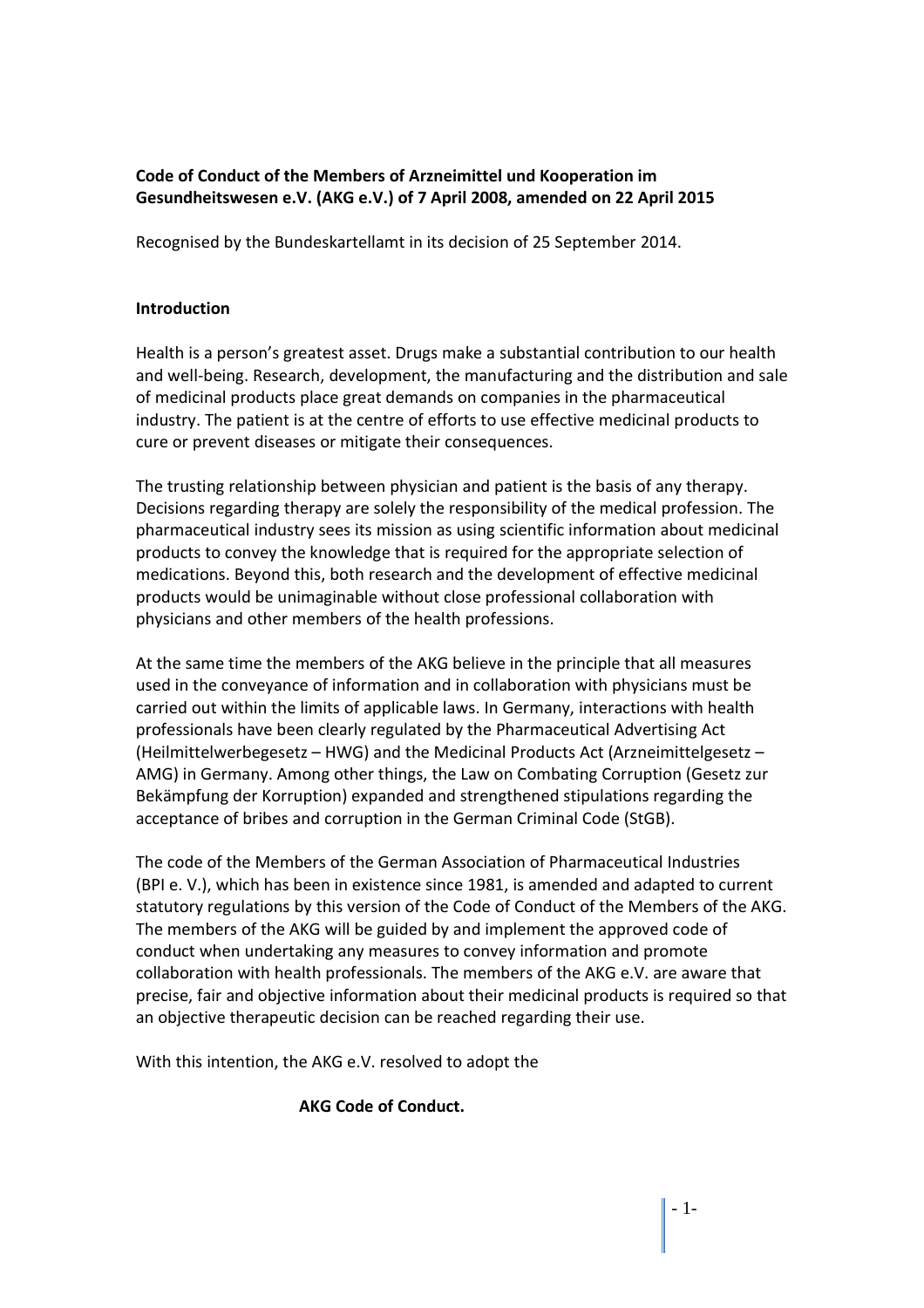The AKG e. V. will advocate fair competition between pharmaceutical companies. The AKG Code of Conduct ensures that the pharmaceutical companies will truthfully and accurately convey scientific information about medicinal products, abstain from deceptive practices, avoid conflicts of interest with members of the health professions and act in accordance with the relevant laws and regulations.

The objective in this regard is the prevention of misleading information and corruption when dealing with medical professionals.

The AKG Code of Conduct ties into the general framework of regulations that implement voluntary control of the pharmaceutical industry under the principle of "prevention before sanction" with the goal of promoting cooperation between the pharmaceutical industry and the health professions.

The member companies may impose their own additional rules and guidelines on themselves regarding cooperation with health care institutions and their employees as well as with physicians in private practice in accordance with the rules of fair competition. As a binding resolution of the minimum requirements, the AKG Code of Conduct will remain unaffected in these cases.

# **1. Section: Scope of Applicability**

## **§ 1 Scope of applicability**

- (1) The code applies to member companies as well as to companies affiliated with them, insofar as the affiliated companies have acknowledged the binding nature of the AKG Code of Conduct by signing a separate written agreement ("member companies" or "companies").
- (2) The code applies
	- 1. to the product-related advertising regulated in section 3 of this code for medicinal products for human use within the meaning of § 2 of the Medicinal Products Act if
		- a) prescription-only medicinal products for human use are involved and
		- b) if the advertisement is directed toward the health professions

and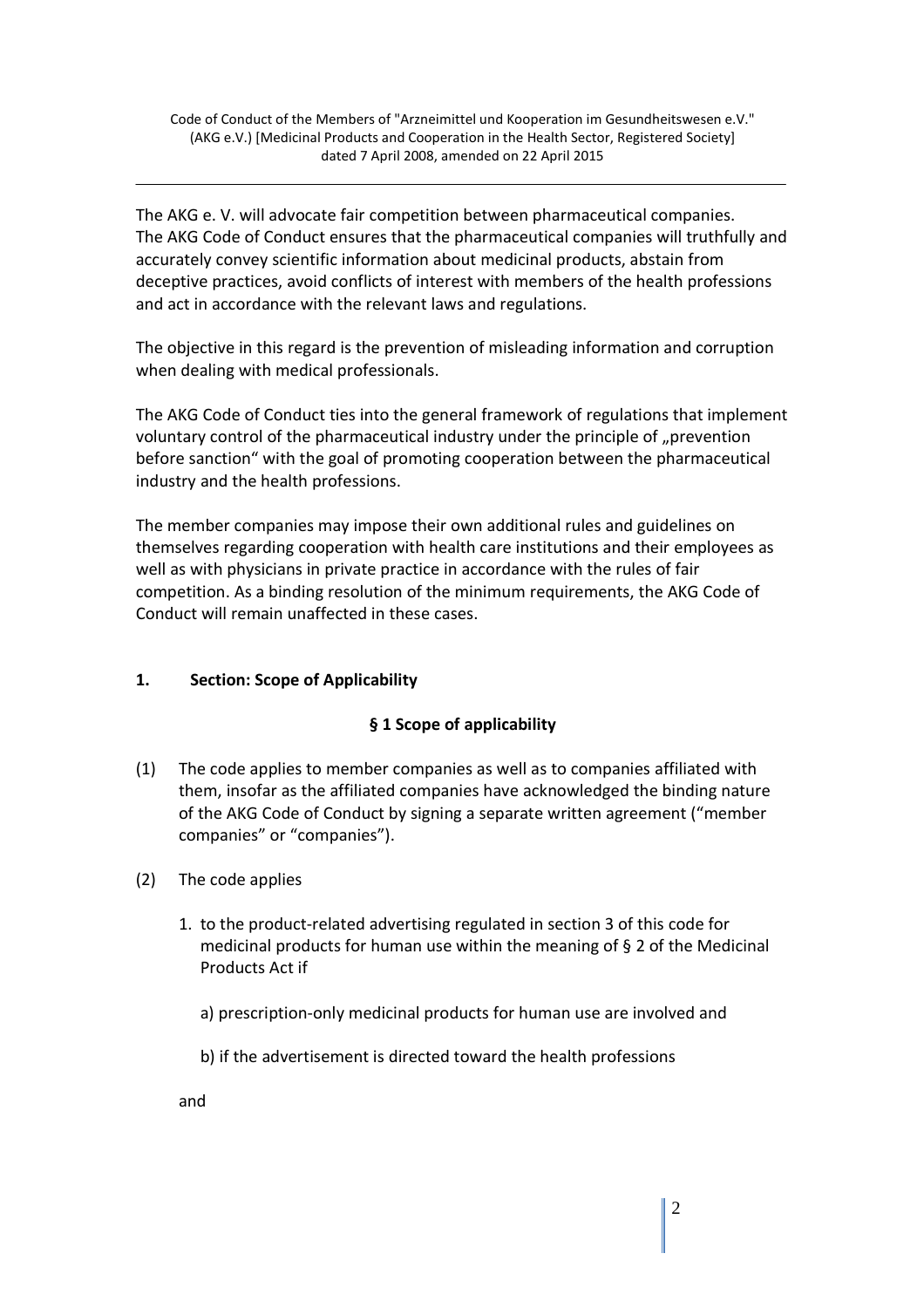2. to the cooperation regulated in section 4 of this code of member companies with members of the health professions in the area of research, development and the manufacture and distribution and sale of prescription-only medicinal products for human use.

- (3) The Code does not apply to non-advertising information; within the meaning of this code, this includes in particular:
	- 1. the labelling of a medicinal product as well as the package inserts;
	- 2. Correspondence and documents that do not serve an advertising purpose and that are required to answer a specific query regarding a specific medicinal product;
	- 3. technical information such as announcements of packaging changes, warnings about side effects as well as reference materials (e.g. product catalogues and price lists that do not contain product-specific statements);
	- 4. technical information related to diseases or human health;
	- 5. company-related information, e.g. to investors or current or prospective employees, including financial data, reports on research and development programmes as well as information about regulatory developments that affect the company and its products;
	- 6. company-related advertising without reference to specific medicinal products (image advertising).

## **§ 2 Definitions**

Health professionals within the meaning of this code are members of the health care professions or industry, institutions that serve human health, or other persons, to the extent they are authorised to engage in commerce with prescription-only medicinal products or use them while exercising their profession.

## **§ 3 Responsibility for the conduct of third parties**

The responsibilities under this code apply to companies even if they commission others (e.g. advertising agencies, market research firms) to design or implement activities covered by this code.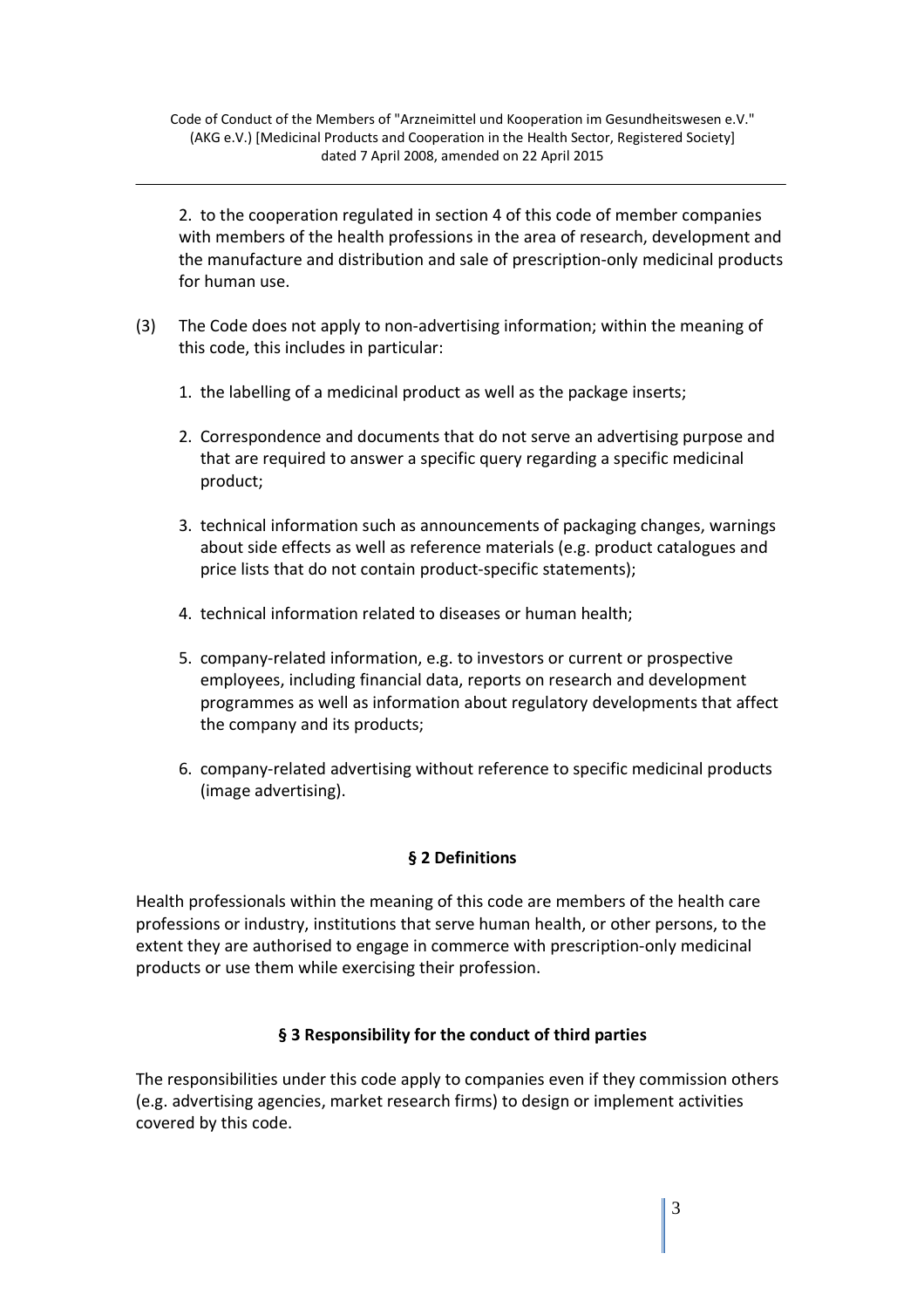#### **2. Section: Principles**

### **§ 4 General principles**

- (1) When applying this Code not only must the wording of the individual regulations be observed, but also the spirit and intention of these regulations as well as the applicable laws, in particular the regulations of the AMG, the HWG, the law against unfair competition (Gesetz gegen den Unlauteren Wettbewerb - UWG), the German Criminal Code and the generally recognised principles of professional practice of members of the health professions.
- (2) The companies must allow themselves to be held to high ethical standards at all times. In particular, their conduct must not bring discredit to or lower trust in the pharmaceutical industry or be offensive. Furthermore, the special nature of medicinal products and the professional perception of the health professions addressed must be taken into consideration.
- (3) Pharmaceutical consultants must responsibly comply with their statutory obligations.

## **§ 5 Advertising**

When applying section 3 of this Code, the following general principles must be taken into account in particular:

- 1. Advertising should place the health professionals addressed in a position to form their own opinions of the therapeutic value of a medicinal product. It must therefore be accurate, balanced, fair, objective and complete. It should be based on a current evaluation of all relevant findings and clearly and plainly reflect these findings.
- 2. Advertising must promote the sensible use of medicinal products by presenting them objectively and without exaggerating their characteristics.

## **§ 6 Cooperation**

When section 4 of this Code is applied, the following general principles must be taken into account in particular: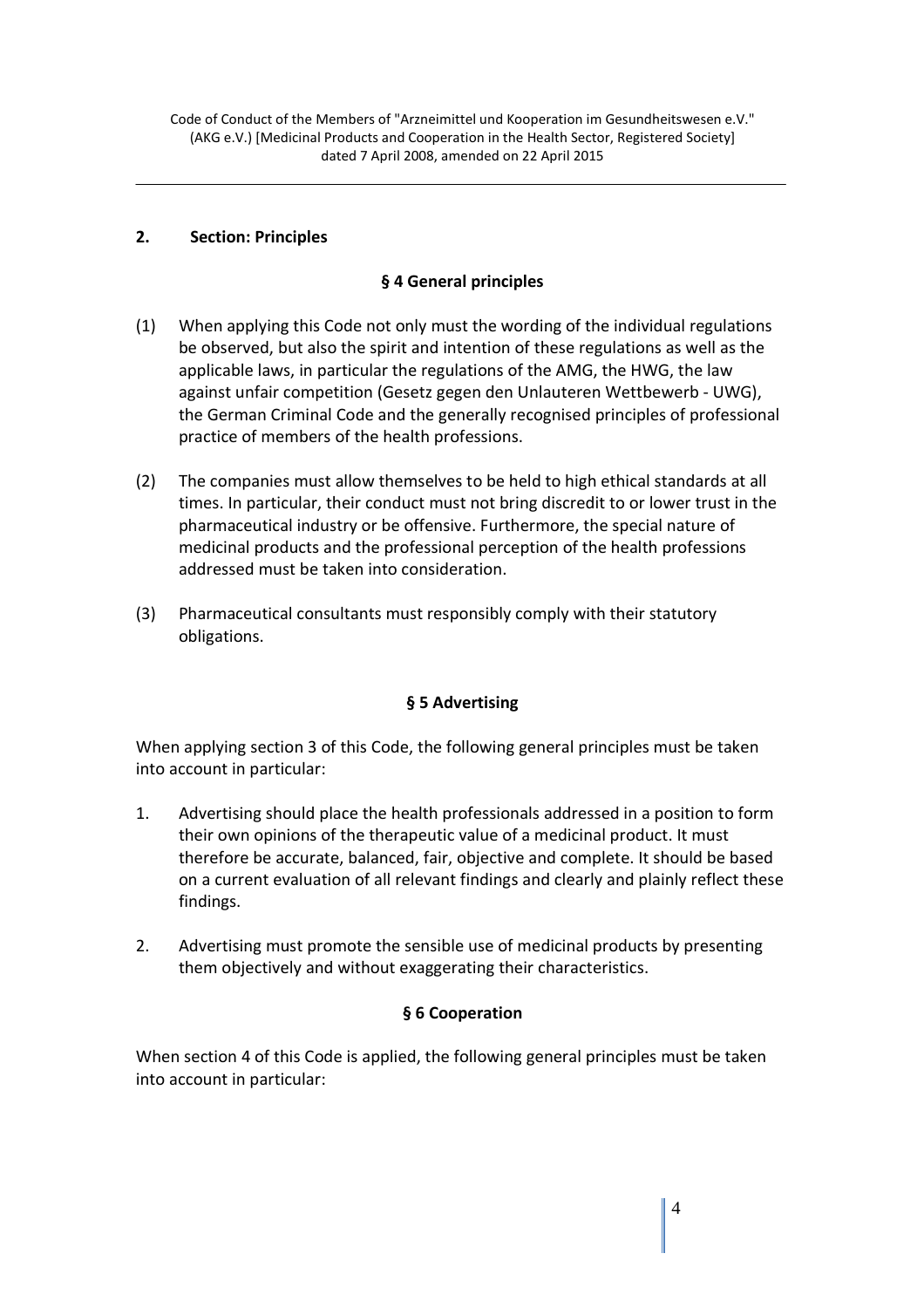- 1. Members of the health professions must not be dishonestly influenced in their therapeutic, prescribing and purchasing decisions. It is therefore prohibited to offer, promise or grant unfair advantages to them or a third party. In particular, the possible forms of cooperation described in detail in section 4 below may not be abused in a dishonest manner to influence the freedom of the members of the health professions in arriving at their therapeutic, prescribing and purchasing decisions.
- 2. Unfair advantages are in particular those that are granted in violation of the regulations of the HWG, the UWG, the German Criminal Code or the generally recognised principles of the professional practice of members of the health professions.

#### **3. Section: Advertising**

#### **§ 7 Prohibition against misleading advertising**

- (1) Misleading advertising is prohibited.
- (2) Deception exists in particular
	- 1. if therapeutic effectiveness or effects are attributed to prescription-only medicinal products that these products do not possess,
	- 2. if the impression is falsely created that
		- a) success can be expected with certainty,
		- b) that no harmful effects will be experienced if the medicinal product is taken as directed or over a long period of time,
		- c) the advertisement is not being produced for purposes of competition,
	- 3. if untrue or misleading statements are made
		- a) with regard to the composition or characteristics of drugs, medicinal products, devices or other media or the manner of procedures or treatments or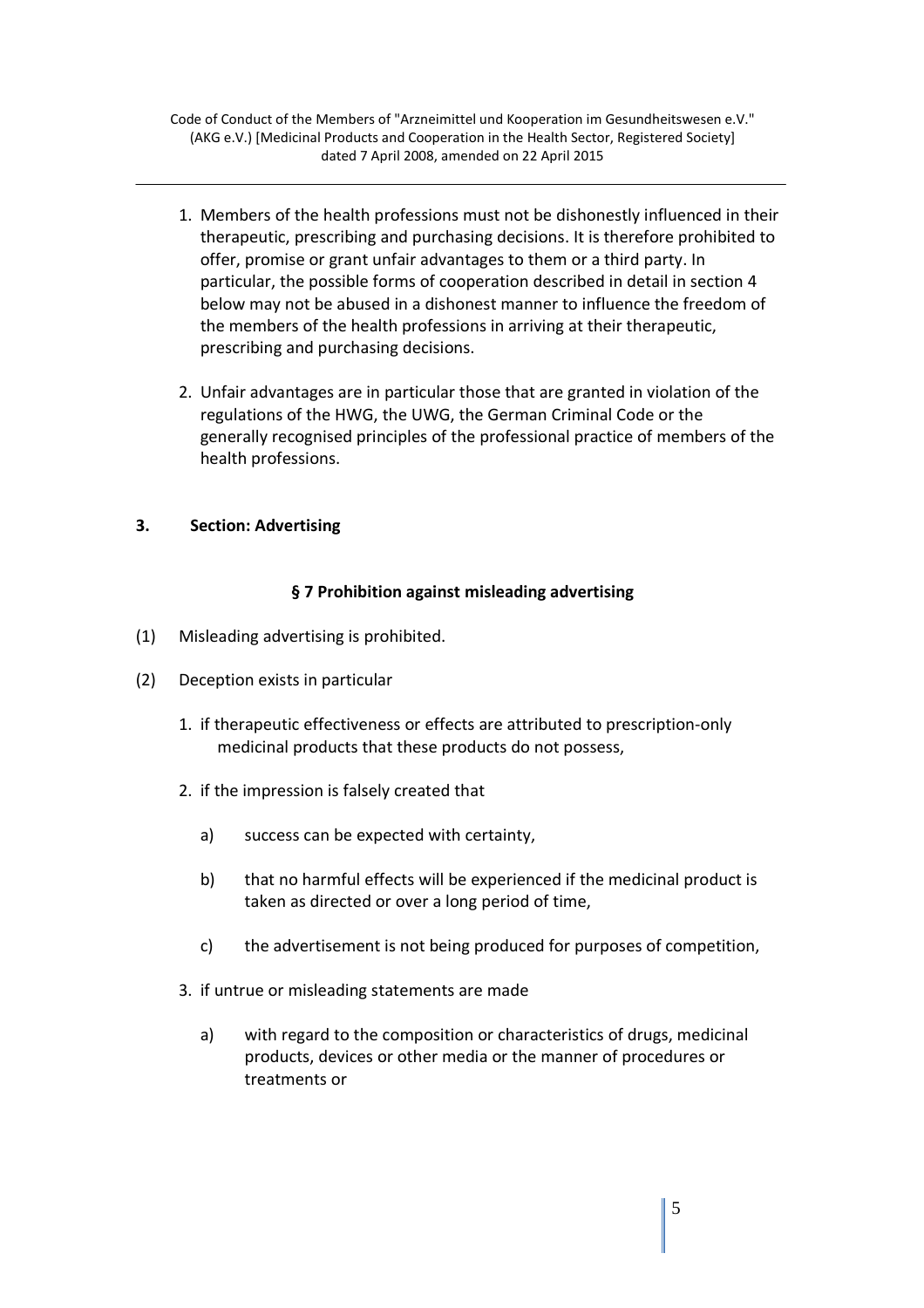- b) about the person, prior training, qualifications or successes of the manufacturer, inventor or the persons working for them or who have worked for them.
- (3) When determining whether withholding a fact is misleading, its suitability for influencing the prescribing decision of the health professionals addressed must particularly be taken into account.
- (4) Advertising must be sufficiently scientifically supported and may not contradict the specifications in the summaries of product characteristics. This applies especially to promotional messages that refer to certain advantages, qualities or characteristics of a medicinal product or active ingredients. Promotional messages about side effects must also reflect all available findings or be documented with clinical experience. Statements that have already been included in the approval of a medicinal product require no further scientific verification.

 If members of the health professions so request, the appropriate scientific documentation must be made available to an appropriate extent.

- (5) Medicinal products may be designated as "safe" only when the corresponding scientific documentation is available.
- (6) Sweeping statements that a medicinal product has no side effects, toxic hazards or risk of addiction or dependency are prohibited. Statements that certain side effects, toxic hazards or risks involving addiction or dependency have not yet been identified are permissible only if they are supported with sufficient scientific documentation.
- (7) Drugs may be designated as "new" only within one year after they have been initially placed on the market; indications only within one year from when they are first advertised.

#### **§ 8 Prohibition against covert advertising / transparency precept**

- (1) The promotional nature of advertising activities may not be concealed.
- (2) Advertisements that are paid for or released by a company must be designed so that they cannot be mistaken for independent journalistic statements.
- (3) With respect to publications by third parties about medicinal products and their use which are financed by a company in their entirety or in part, care must be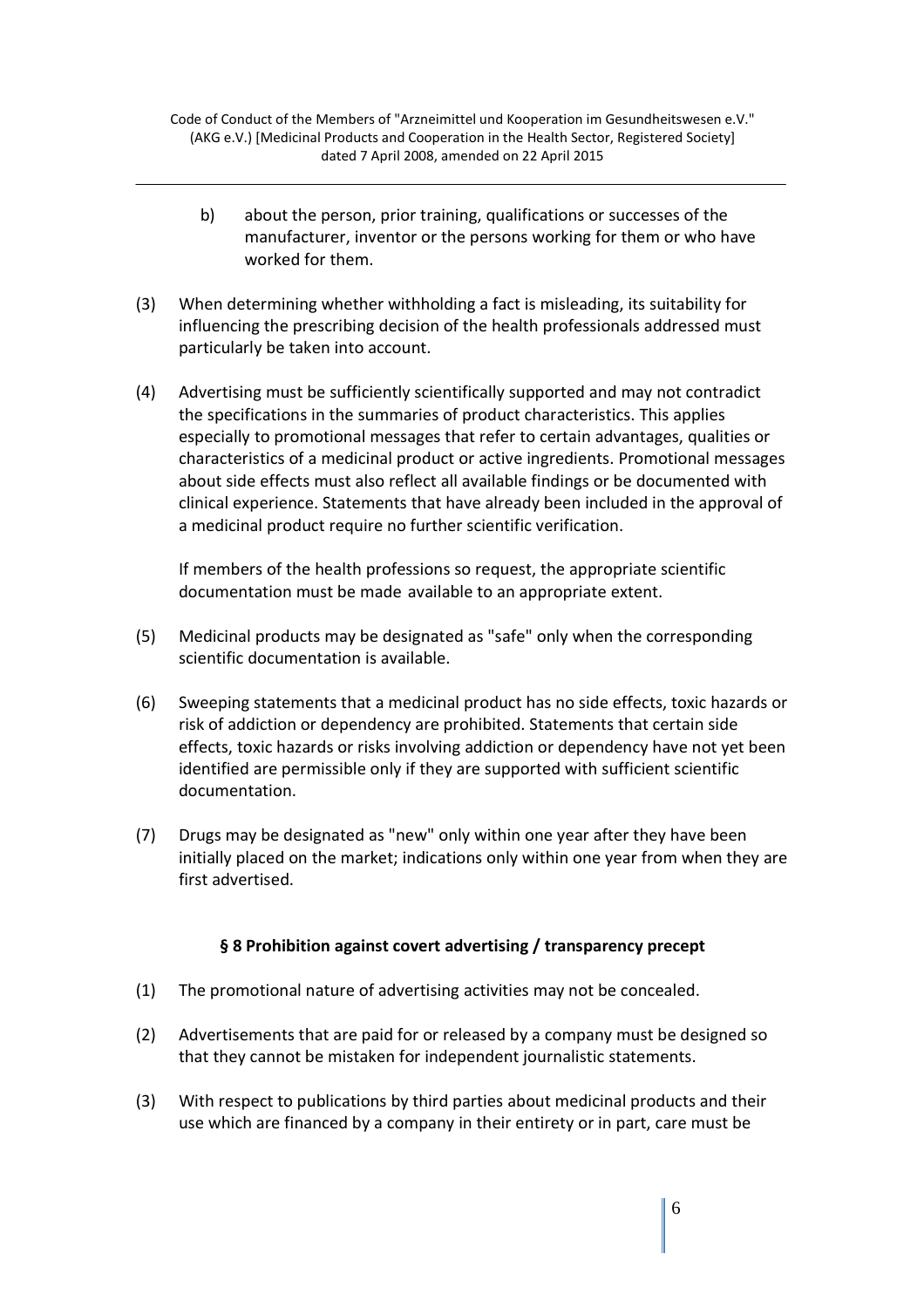taken to ensure that these publications very clearly state that they are financed by the company.

### **§ 9 Prohibition against advertising non-approved medicinal products and nonapproved indications**

Advertising medicinal products that require pharmaceutical approval is permissible only if they have been approved. An advertisement that refers to therapeutic applications or dosage forms which are not covered by the requirement for approval is prohibited.

## **§ 10 Mandatory specifications**

- (1) Each advertisement for medicinal products within the meaning of  $\S 2$  para. 1 or para. 2 no. 1 of the Medicinal Products Act must contain the following specifications:
	- 1. the name or the company and the place of domicile of the pharmaceutical entrepreneur,
	- 2. the name of the medicinal product,
	- 3. the composition of the medicinal product in accordance with § 11 para. 1 sentence 1 no. 6 (d) of the Medicinal Products Act
	- 4. the therapeutic indications,
	- 5. the contra-indications,
	- 6. the side effects,
	- 7. specific precautions for use to the extent they are required for labelling the containers and outer packaging,
	- 7a. for medicinal products that may only be prescribed by physicians or dentists, the marking "by prescription only",
- (2) According to para. 1 no. 2, with respect to medicinal products that contain only one pharmaceutically active ingredient, the specification must be followed by the description of this component with the note: "active ingredient"; this does not apply if a description of the active ingredient is in included in the specification according to para. 1 no. 2.
- (3) The specifications mandated in paragraphs 1 and 2 must correspond with those that are mandated for package inserts under § 11 or § 12 of the AMG. If the specifications mandated in § 11 para. 1 sentence 1 no. 3 letters a and c and no. 5 of the AMG cannot be provided, they may be omitted.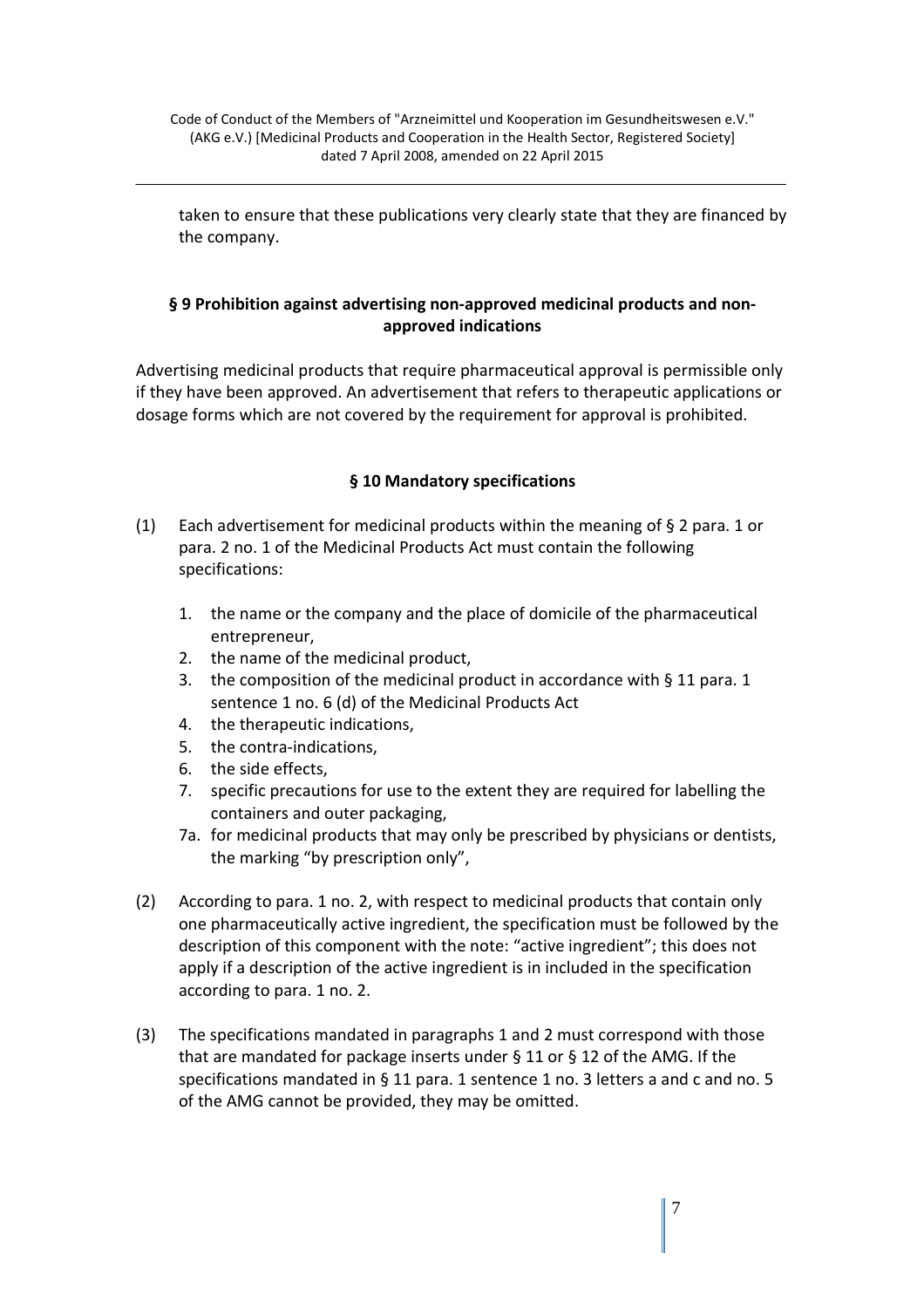- (4) The specifications mandated under paragraph 1 must be set apart and clearly distinguished from other promotional information and be clearly legible.
- (5) Paragraphs 1 and 2 do not apply to reminder advertisements for medicinal products. An advertisement is considered a reminder advertisement if it consists solely of the name of a medicinal product, and/or additionally the name, company or brand of the pharmaceutical entrepreneur or the note: "active ingredient".

#### **§ 11 Reference to publications**

An advertisement is inadmissible if

- 1. Expert opinions or certificates are published or mentioned that have not been issued by persons who were designated to do so on the basis of scientific or technical knowledge and do not contain indications as to the name, profession and address of the person who issued the expert opinion or the certificate or the date of issuance of the expert opinion or certificate,
- 2. reference is made to scientific, technical or other publications without making clear in the advertisement whether the publication refers to the medicinal product, the process, the treatment, the device or other substance that is being advertised and without stating the name of the author, the date of publication or the source,
- 3. quotations, tables or other representations taken from the medical literature are not rendered verbatim.

#### **§ 12 Comparative advertising**

- (1) Comparative advertising is any advertising that directly or indirectly identifies a competitor or the goods or services offered by a competitor.
- (2) Comparative advertising for medicinal products is inadmissible if the comparison
	- a) does not refer to medicinal products used for the same need or the same designated purpose;
	- b) is not objectively related to one or several essential, relevant, verifiable and typical characteristics or the price of this medicinal product;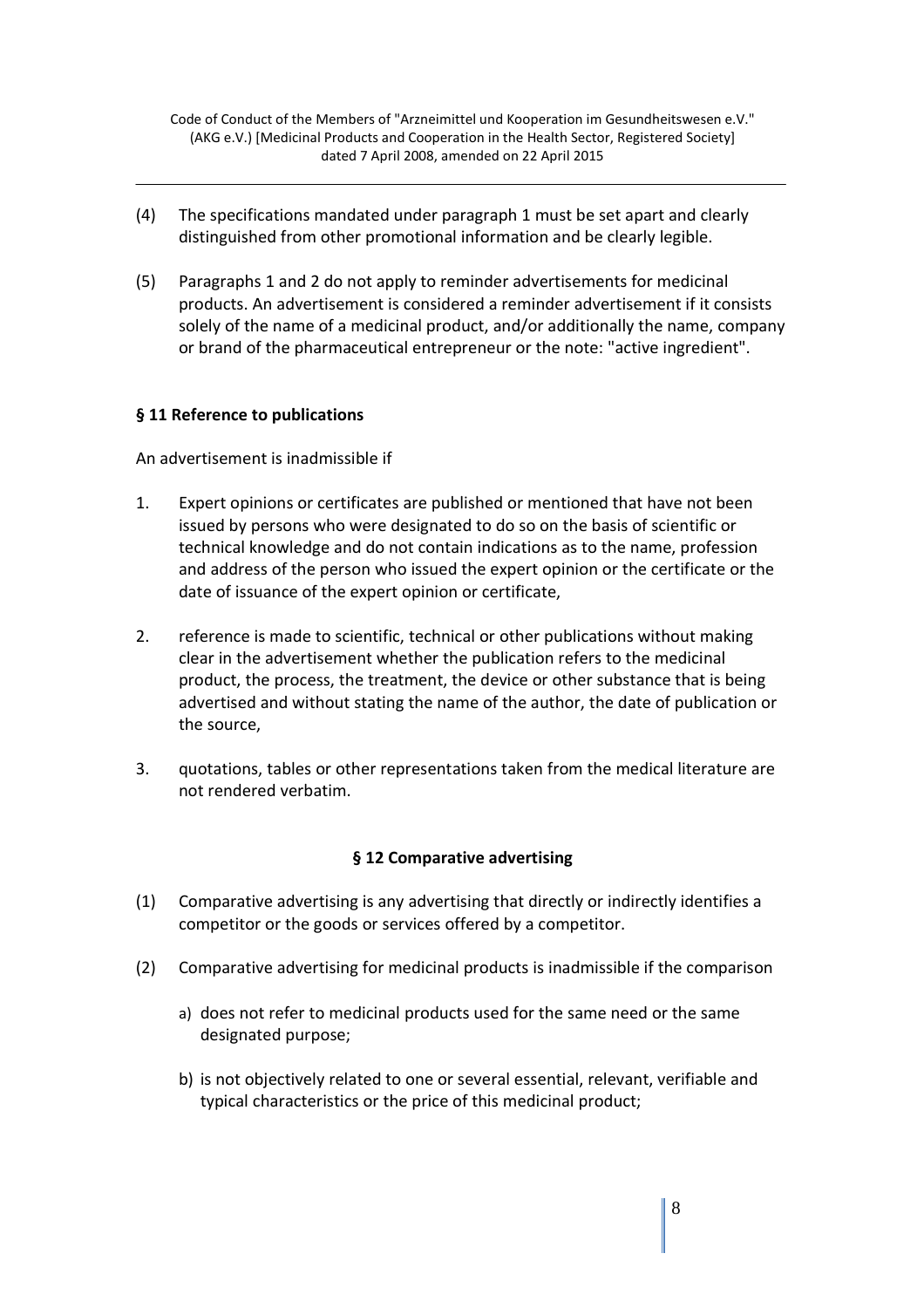- c) in commerce it leads to confusion between the advertiser and a competitor or between the medicinal products offered by the advertiser or the distinguishing marks used by them;
- d) unfairly takes of advantage or harms the reputation of a distinguishing mark used by a competitor;
- e) disparages or maligns the medicinal products, services, activities or personal or business relationships of a competitor or
- f) represents medicinal products as imitations of medicinal products sold under a protected trademark.

### **§ 13 Unacceptably annoying advertising**

- (1) Advertising must not unreasonably annoy members of the health professions. An advertisement that is placed although it is obvious to the advertiser that the recipient does not wish to receive it would constitute an unacceptable annoyance.
- (2) Advertising using fax devices, autodialers or electronic mail is permissible only if the recipient has provided consent. When using electronic mail, consent may be presumed if the entrepreneur received the electronic mailing address from the recipient and if the recipient is clearly informed during each use that he may withdraw consent at any time.

#### **§ 14 Red Hand Symbol**

(1) For notifications of newly discovered, serious pharmaceutically related hazards or for other risk information that must reach the physician and/or pharmacist directly when action is required to exclude the endangerment of the patient if possible, the Red Hand symbol must be placed on both the envelopes and the correspondence itself with the inscription "Urgent notice regarding a medicinal product" ("Wichtige Mitteilung über ein Arzneimittel"). All available media may be used for sending a "Red Hand" letter and, depending on the requirements, a deliverability rate that covers as many bases as possible may be employed. In especially urgent cases it may also be necessary to disseminate these notices verbally, by fax, by e-mail or via public appeals, e.g. via the press, radio and television.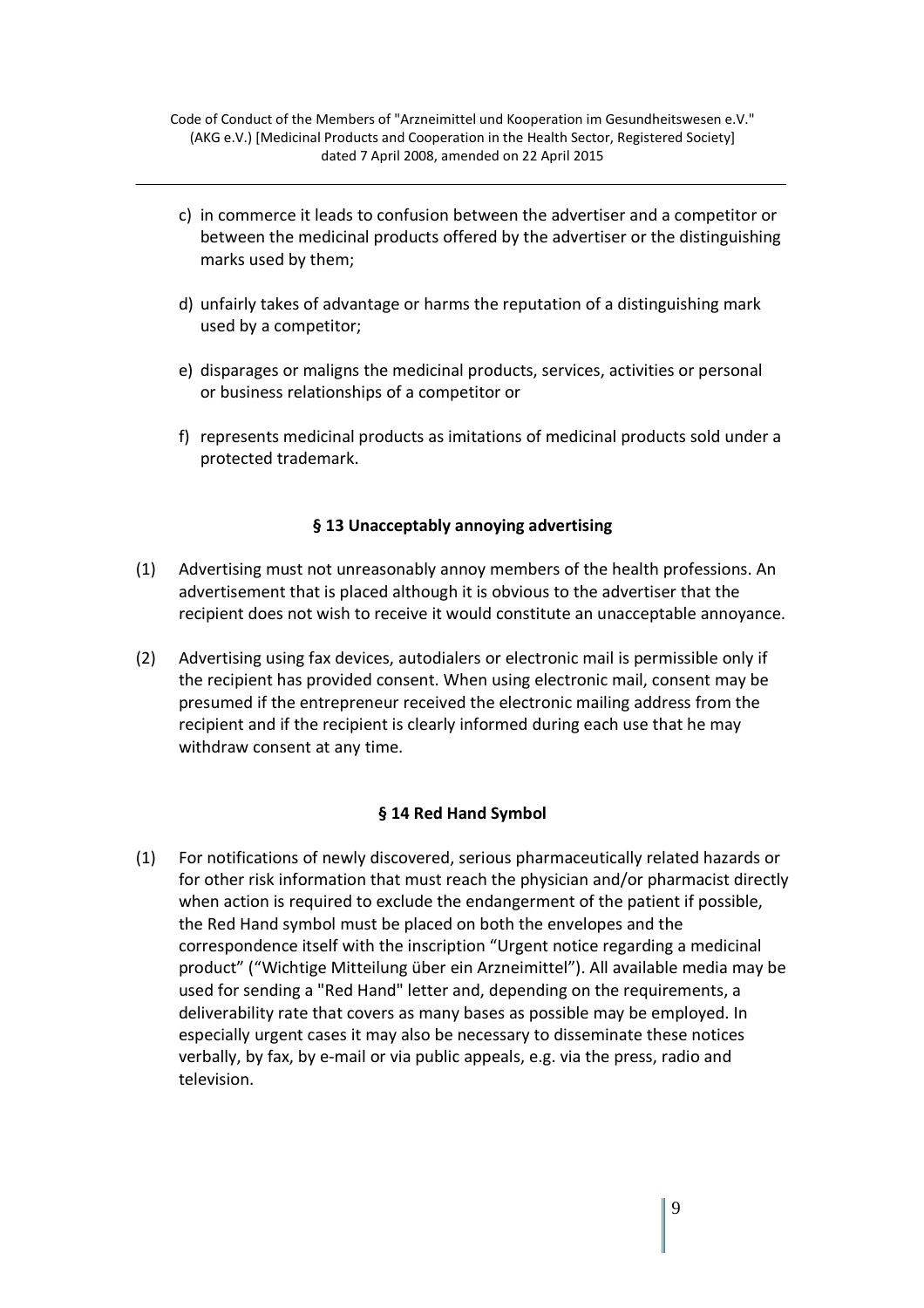(2) Neither as a whole nor in part may a "Red Hand" letter have the character of promotional mailings or contain promotional messages. Other scientific information, advertisements or promotional mailings may not have the "Red Hand" symbol attached or identified as an "urgent notice".

### **§ 15 Samples**

- (1) The rules governing samples in § 47 para. 3 and 4 of the AMG constitute the standard.
- (2) The containers and outer packaging of the samples must be labelled with a clearly legible and permanently affixed imprint "sample, not for sale". This does not apply to containers holding less than ten millilitres or to ampoules containing only single-use units.
- (3) Since it is necessary to ensure that samples are only provided for the physician's information, it is prohibited to link the offer or the provision of samples with the offer or the provision of promotional gifts.
- (4) The samples must be accompanied by the technical information stipulated in § 11a of the Medicinal Products Act. This also applies to technical information that is voluntarily prepared.
- (5) Samples may not be provided at trade fairs that take place in connection with medical congresses or continuing education events, instead only requests from visitors may be accepted.

#### **4. Section: Collaboration with members of the health professions**

#### **§ 16 Prescriptions and recommendations**

It is prohibited to offer, grant or promise compensation or other monetary advantage to members of the health professions or third parties for the prescription and application of medicinal products or for the recommendation of a medicinal product to a patient.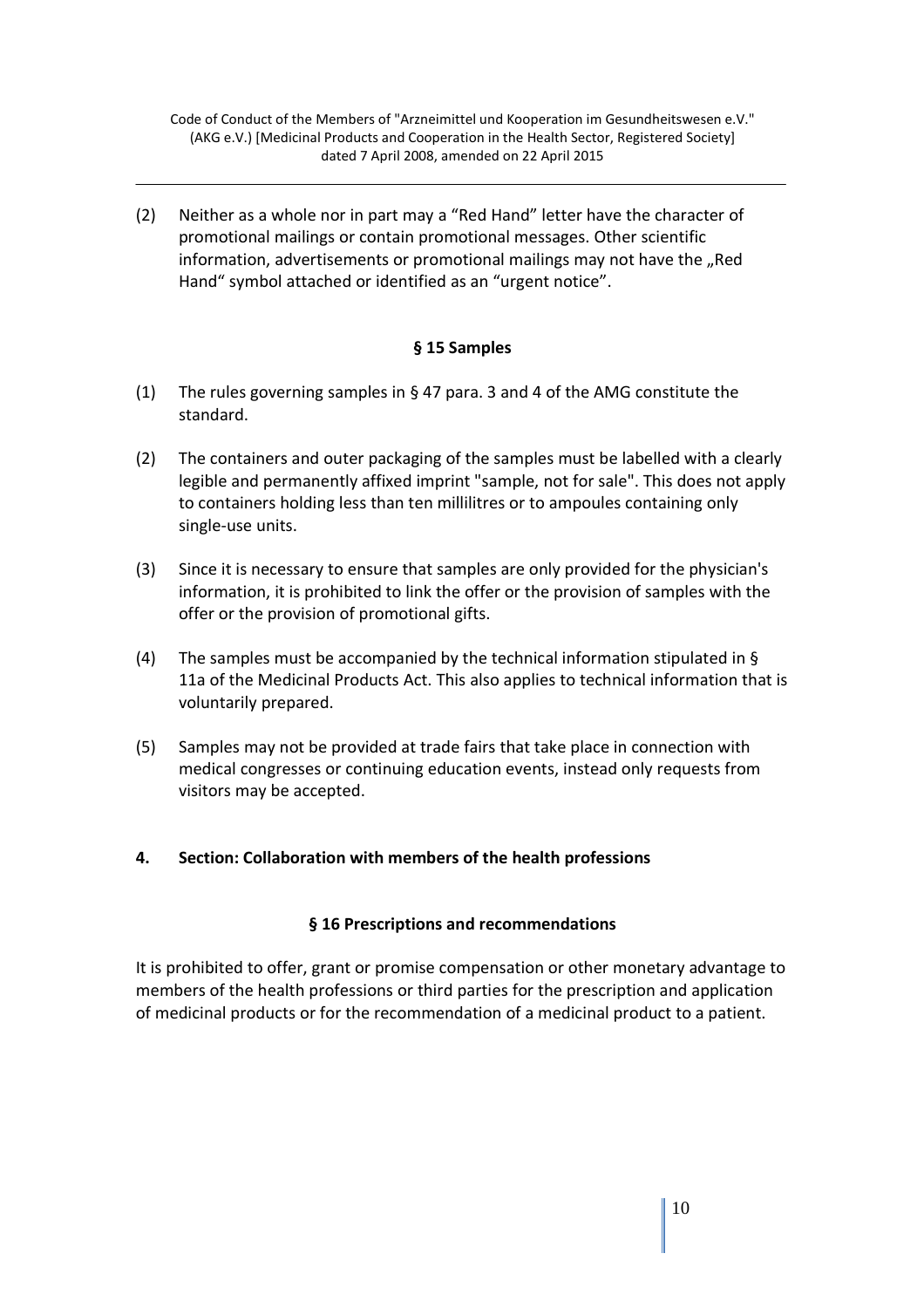#### **§ 17 Contractual collaboration with physicians**

- (1) Services by physicians for companies (e.g. for lecturing, consulting, clinical studies, observational studies) may be provided only on the basis of a written contract in which the service to be performed and the compensation to be provided are clearly stipulated.
- (2) The contractual service to be provided by the respective physician must involve a scientific or technical activity for the company; this also includes activities for training and professional development purposes (prohibition against "fictitious contracts"). No collaboration may be secretly or deceptively misused for the purpose of influencing therapeutic or prescribing or purchasing decisions or for mere promotional purposes.
- (3) Compensation may consist only of money and must be appropriate to the service provided. When assessing appropriateness, the official scale of physicians' fees, among other factors, may provide guidance. Appropriate hourly rates may also be agreed upon to take time spent into account.
- (4) Physicians may also be compensated for reasonable expenditures and fees incurred while rendering services in fulfilment of their contractual obligations.
- (5) Physicians and third parties may not be granted compensation for their willingness to receive pharmaceutical consultants or to receive information from other company employees.

#### **§ 18 Non-interventional studies of medicinal products**

(1) Non-interventional studies, especially including but not limited to observational studies, are scientific studies that analyse findings obtained from the treatment of persons with medicinal products using epidemiological methods and in which the therapy, inclusive of diagnosis and monitoring, is not governed by a pre-defined test plan, but is determined solely by medical practice (§ 4 (23) Sentence 3 AMG).

 Non-interventional studies are not clinical studies within the meaning of § 4 (23) Sentence AMG and are therefore do not require approval. However, immediate notification must be submitted to the competent higher federal authority and, if observational studies are involved, also to the National Associations of Statutory Health Insurance Physicians ["Kassenärztliche Bundesvereinigungen"] and the National Association of Statutory Health Insurance Funds [Spitzenverband Bund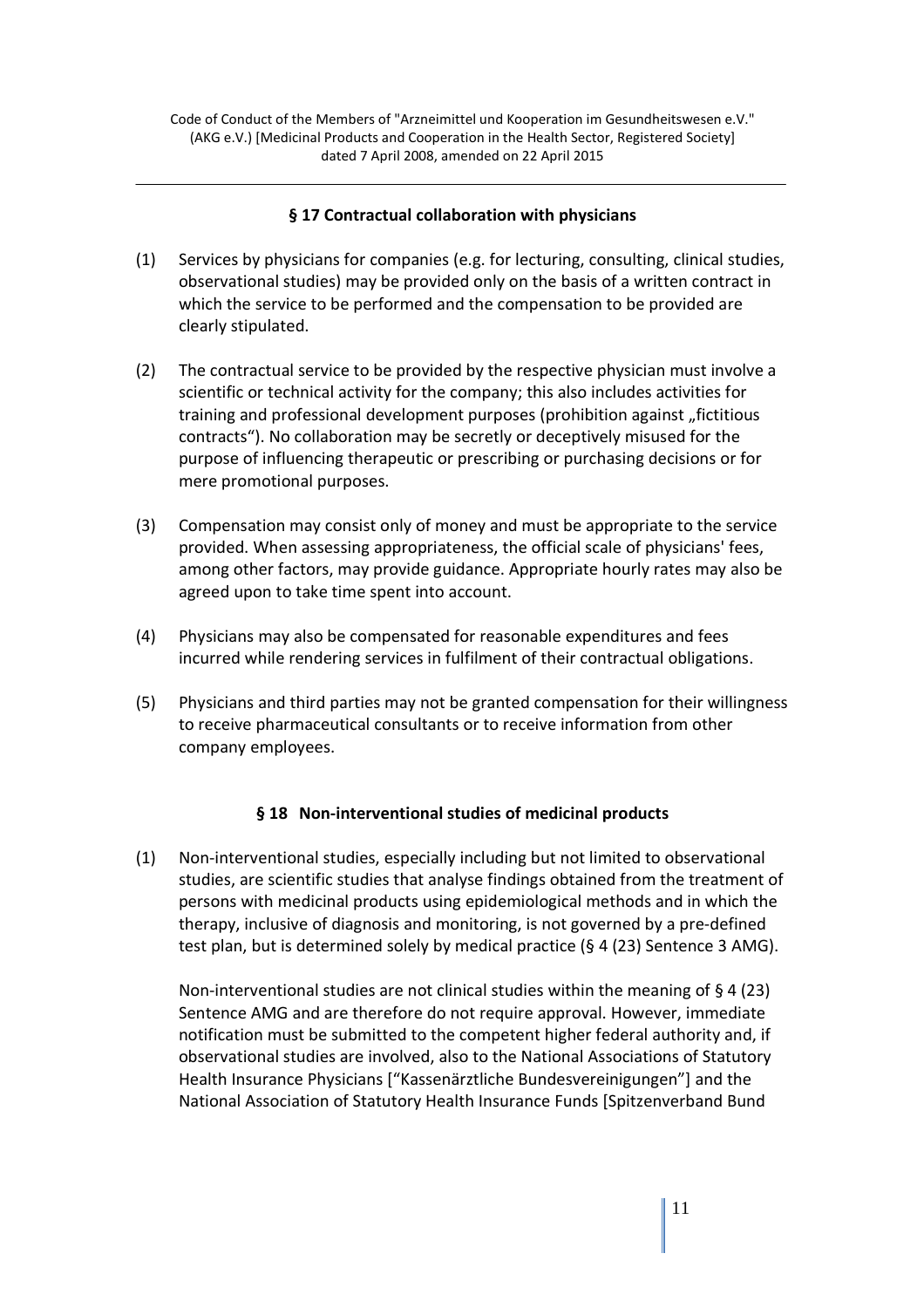der Krankenkassen] (§§ 63 f. para. 1, 67 para. 6 AMG).

- (2) Any non-interventional study that is fully or partly funded by a pharmaceutical company must pursue a scientific objective. All non-interventional studies require a written contract between the company and the partner responsible for conducting the study (clinical institution, physician in private practice). The contract must clearly specify the examinations that are to be performed, the compensation payable and the medical-pharmaceutical benefits of the test results for the funding company.
- (3) § 17 para. 3 applies to the nature and level of compensation payable for noninterventional testing. The compensation must be set so as to not create an incentive to prescribe a certain medicinal product and so that it is not otherwise suitable for influencing decisions relating to therapy, prescribing and/or purchasing.
- (4) The planning, design and implementation of non-interventional studies shall comply with the relevant statutory regulations and, if they constitute observational studies, shall be guided by the recommendations and guidelines of the Federal Institute for Drugs and Medical Devices (BfArM) and the Paul Ehrlich Institute (PEI) as amended from time to time. These recommendations and guidelines are to be understood as binding regulations.
- (5) The principle of non-intervention applies to the entire non-interventional study. This means that the therapy, including diagnosis and monitoring, shall be carried out in accordance with customary medical therapy practice.
- (6) The non-interventional study is not based on an interventional study plan, but on an observation plan that is to be drawn up prior to commencement of the study. The observation plan must be based on routine procedures and enable structured, systematic observation.
- (7) A medicinal product may not be prescribed for the purpose of including a patient in a non-interventional study. The prescription of a medicinal product and inclusion of the patient in a non-interventional test must be kept separate. A patient may therefore not be selected for participation in a non-interventional test until after the therapy has been decided.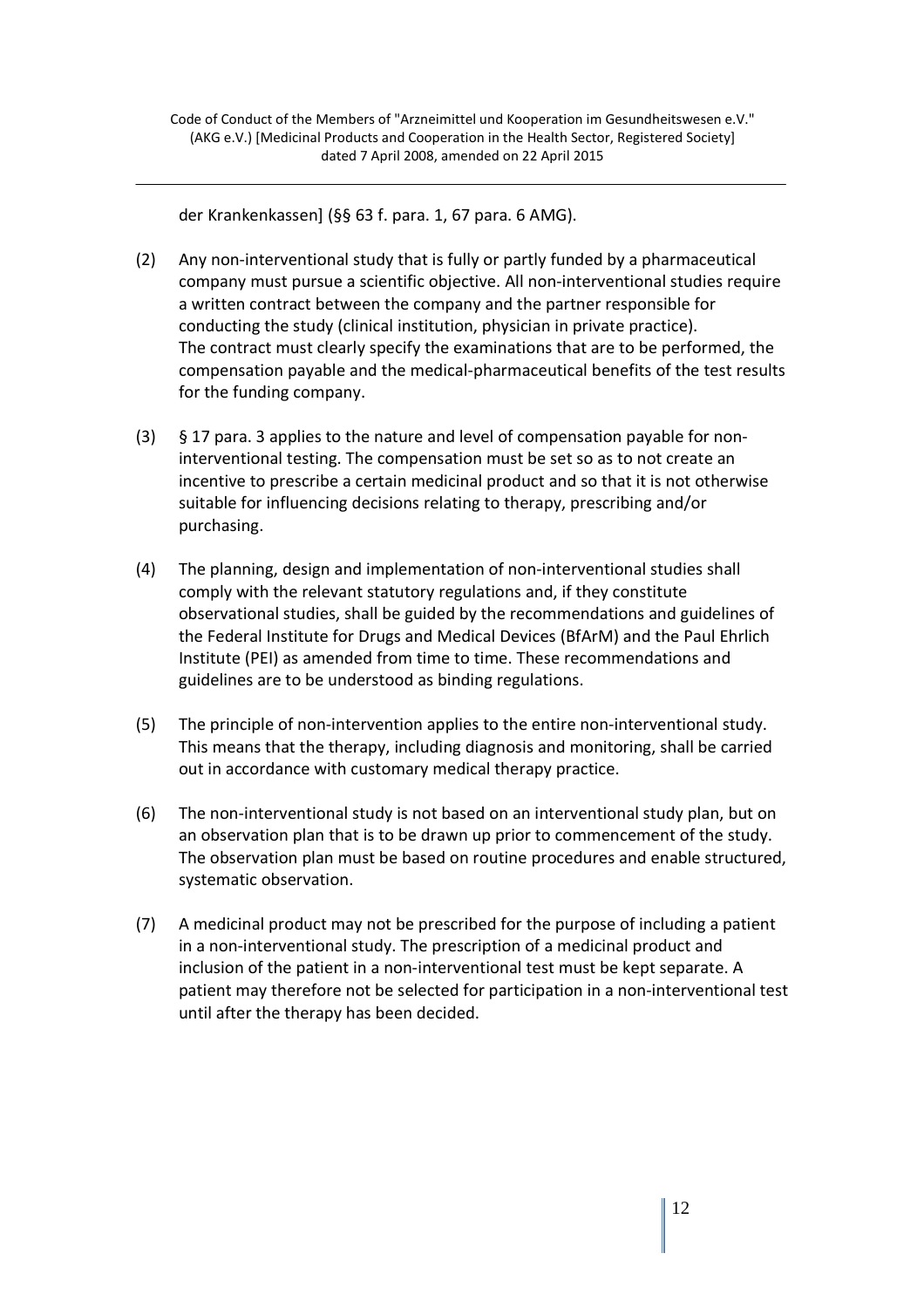#### **§ 19 Invitation to professional scientific continuing education events**

- (1) The member companies may invite members of the health professions to their own professional continuing education events, which deal in particular with their research fields, medicinal products and the indications thereof (internal continuing education events).
- (2) Invitees may be remunerated for commensurate travel and accommodation expenses (including a hotel breakfast) as long as the professional scientific nature of the internal continuing education event is the primary objective. Offering reasonable hospitality to participants for such continuing education events is also possible. Entertainment programmes (e.g. theatre, concert, sporting events) for the participants may not be financed or organised. The presence of the participants as well as the programme of the event conducted must be documented.
- (3) Accommodation and hospitality may not exceed an appropriate limit and in particular must be subordinate in importance to the professional scientific purpose of the internal event. The selection of the event location (city or region) and the event venue for internal continuing education events as well as the invitation of members of the health professions to the event must be conducted in accordance with objective standards. For example, the recreational value of the city in which the event will be held is not an objective reason.
- (4) Invitations of members of the health professions to professional continuing education events held by third parties (external continuing education events) may only cover reasonable travel and accommodation expenses (including a hotel breakfast) as well as the enrolment fees charged by the third party if the scientific nature of these events is the primary objective and the company has an objective interest in participating.

Assumption of expenses is permissible only if there is a relationship between the event and both the field of activity of the member company as well as the technical specialty of the event participant.

(5) Financial support provided to the organisers of external continuing education events for such events is permissible within reasonable limits. Entertainment programmes, however, may not be organised or supported financially or via donations. The member companies that financially support external continuing education events must see to it that the organiser discloses this support both when the event is announced and when it is conducted.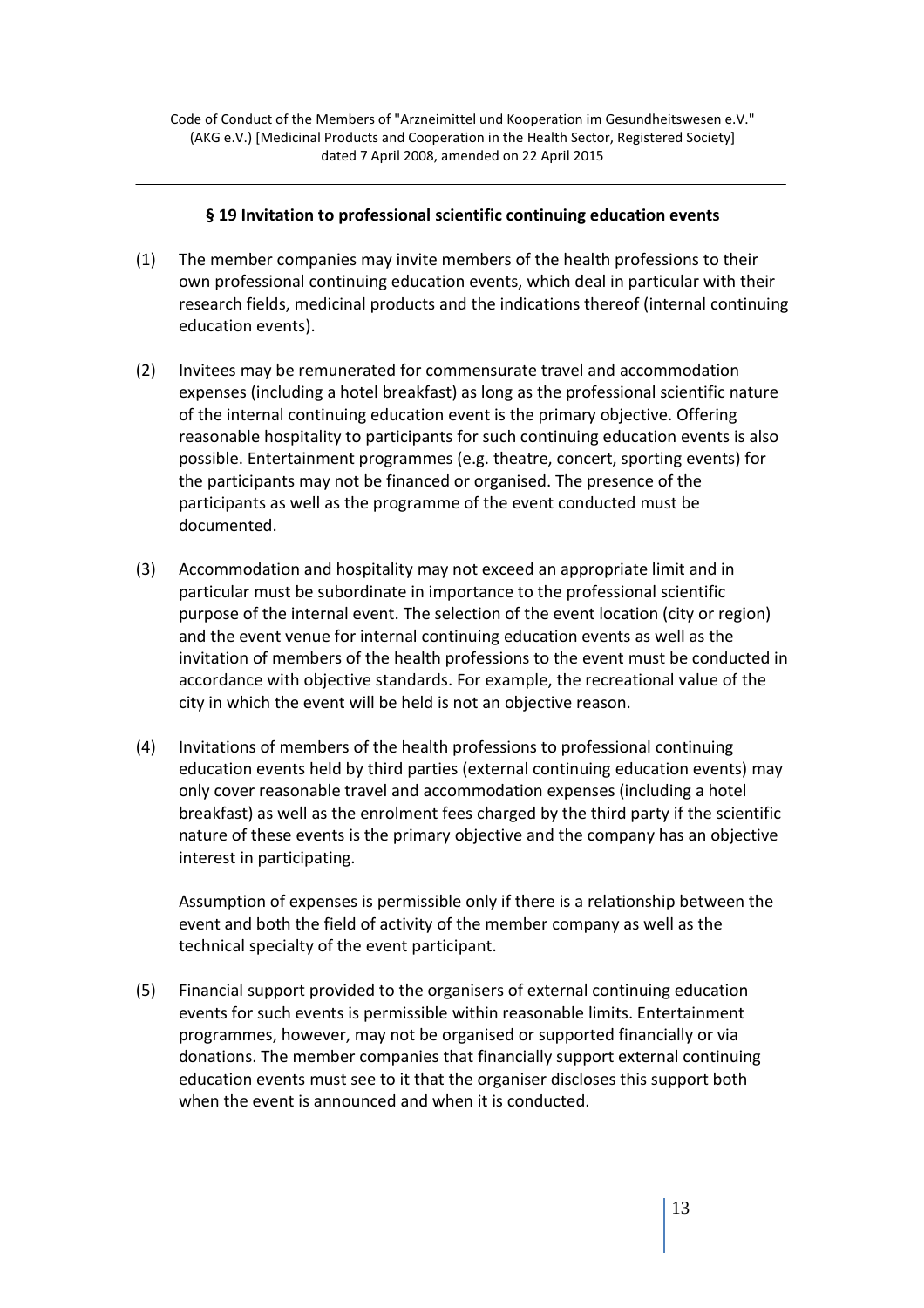- (6) If the event organiser is a member of the health professions, the type, content and presentation of the continuing education event must be determined solely by this organiser.
- (7) For internal and external continuing education events, an invitation or the assumption of expenses may not be extended to accompanying persons. This also applies to hospitality.
- (8) This code applies to the organisation, implementation and/or support of international events as well as to the invitation and support by companies of participation of members of the health professions in these events.
- (9) The organisation, implementation and/or support for continuing education events outside the EEA (EU and Norway, Liechtenstein, Iceland) and Switzerland or the assumption of expenses for their participants is permissible only if
	- 1. the majority of participants come from a country other than the country where the member company has its place of domicile
	- 2. the necessary resources or expertise are available at the location of the event (e.g. recognised medical congresses with international lecturers)

 and in view of which there are logistical reasons for the selection of a different country for location of the event.

(10) To the extent members of the health professions hold lectures or provide other services at internal or external continuing education events on behalf of member companies, § 17 shall apply.

#### **§ 20 Online information**

Professional information for members of the health professions is in principle also permissible via the Internet as individual online communication (eDetailing).

The precondition is that the modules offered fulfil the characteristics of imparting technical, scientific information and are related to the company's products and their uses or to the research fields of the company. In addition, in individual cases, a prior determination of the willingness of the person addressed to participate is required.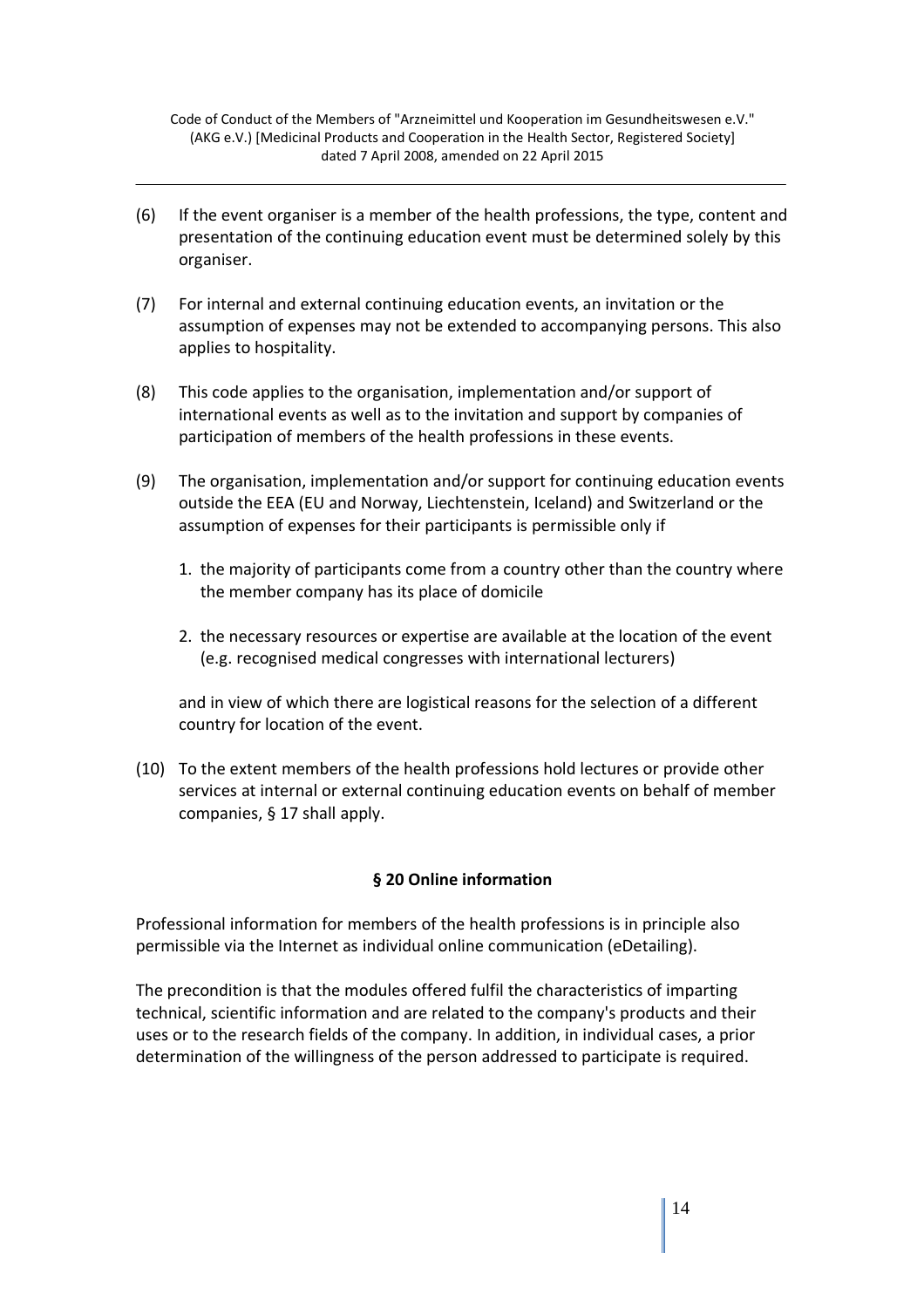### **§ 21 Gifts**

- (1) In product-related advertising, the limits established in § 7 HWG are to be observed with respect to promotional gifts. To the extent that no other provision is made in § 7 HWG, these gifts must be of "minor value". Promotional statements on promotional gifts other than the name of the company, the company logo or the brand of the company and/or the name of the medicinal product or the designation of its active ingredient are permissible only if they satisfy the mandatory specifications pursuant to § 10.
- (2) Furthermore, within the scope of non-product related advertising, gifts for special occasions (e.g. opening a medical practice, anniversaries) may be granted if they are kept within reasonable limits. No special occasion is required provided the gift is of minor value.

#### **§ 22 Donations**

- 1) Donations (monetary or donations in kind) may be made to institutions, organisations or associations of members of the health professions (e.g. hospitals, university hospitals, medical science associations) that provide medical services or conduct research, teach and/or provide continuing education, only if
	- the donations are made within the scope of recognized non-profit purposes and
	- the donations cannot be regarded as influencing therapy, prescribing or purchasing decisions, based on an objective assessment of the circumstances under which they are made, and
	- due and proper documentation of the donations is kept for a minimum of 5 years as from the date on which the donation was made.
- 2) The companies should publish a list of all donations granted to the recipients stated in the above 1) once per annum (no later than 31 March of the following year) if donations made to any one recipient exceed the sum of € 10,000.00 per annum.
- 3) Donations to individual members of the health professions are not permitted.

#### **§ 23 Hospitality**

Hospitality is permissible only in conjunction with internal continuing education events, as well as dinners, and within reasonable limits. The occasion of a dinner must be documented. Providing hospitality to accompanying persons is not permitted.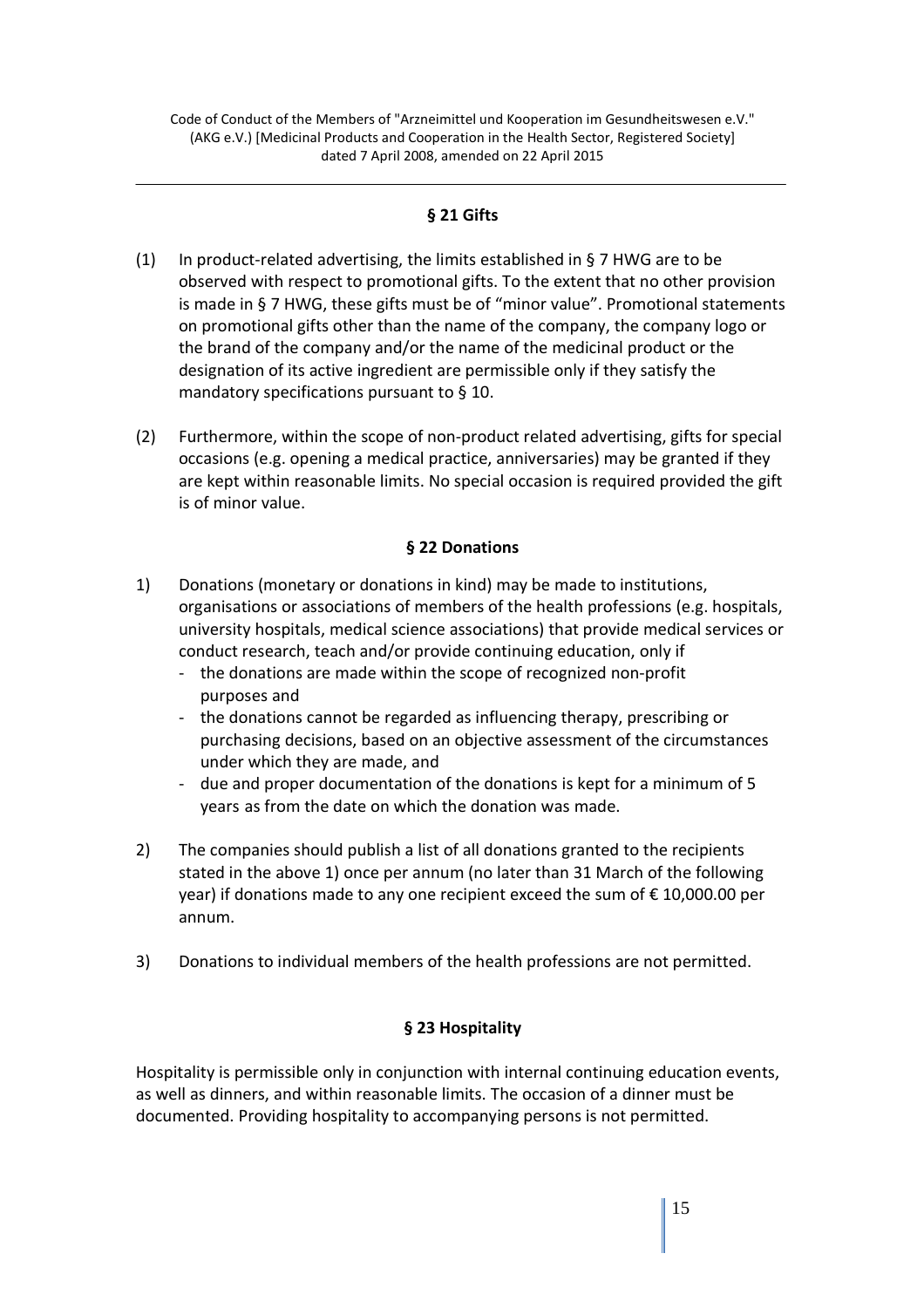#### **§ 24 Contests and prize drawings for members of the health professions**

- (1) Product-related advertising to members of the health professions using contests in which winning is based solely on luck is also not permitted.
- (2) Prize drawings in which participation depends on scientific or technical services or performance by the participating members of the health professions and in which the prospective prize is reasonably proportionate to the scientific or technical performance to be provided by the participants are permissible.

## **§ 25 Collaboration with members of the health professions as officers and/or employees of medical institutions**

When collaborating with members of the health professions who are officers and/or employees of medical institutions, the advisory opinions and recommendations of the "joint position" of the associations must also be taken into account. In service relationships with medical institutions and their employees, the following general principles should be complied with in particular:

- 1. Service relationships with medical institutions or their employees may not be abused for the purpose of influencing purchasing decisions.
- 2. Depending on the object of the service relationships and the employment regulations, the contract must be entered into with the medical institution itself or with its employees. If the contract is entered into with the medical institution itself, it establishes the principles of the cooperation via a standing operating procedure. If the contract is entered into with the physician/ employee, the respective company must insist on written confirmation from the medical party to the contract that this person has comprehensively informed his/her principal/employer and the consent from the employer that is normally required has been provided. The information is considered comprehensive only if it discloses those facts that are significant with respect to the relationship between the employee and the company. For documentation reasons, the company may also require the other party to the contract to submit the corresponding written consent of the employer. In the latter case, the provision of the written consent to the company, if so requested, should not be refused.
- 3. The contractual provisions must be based on legitimate interests of the parties to the contract. In no case may price reductions, discounts etc. be granted through the indirect means of entering into cooperation agreements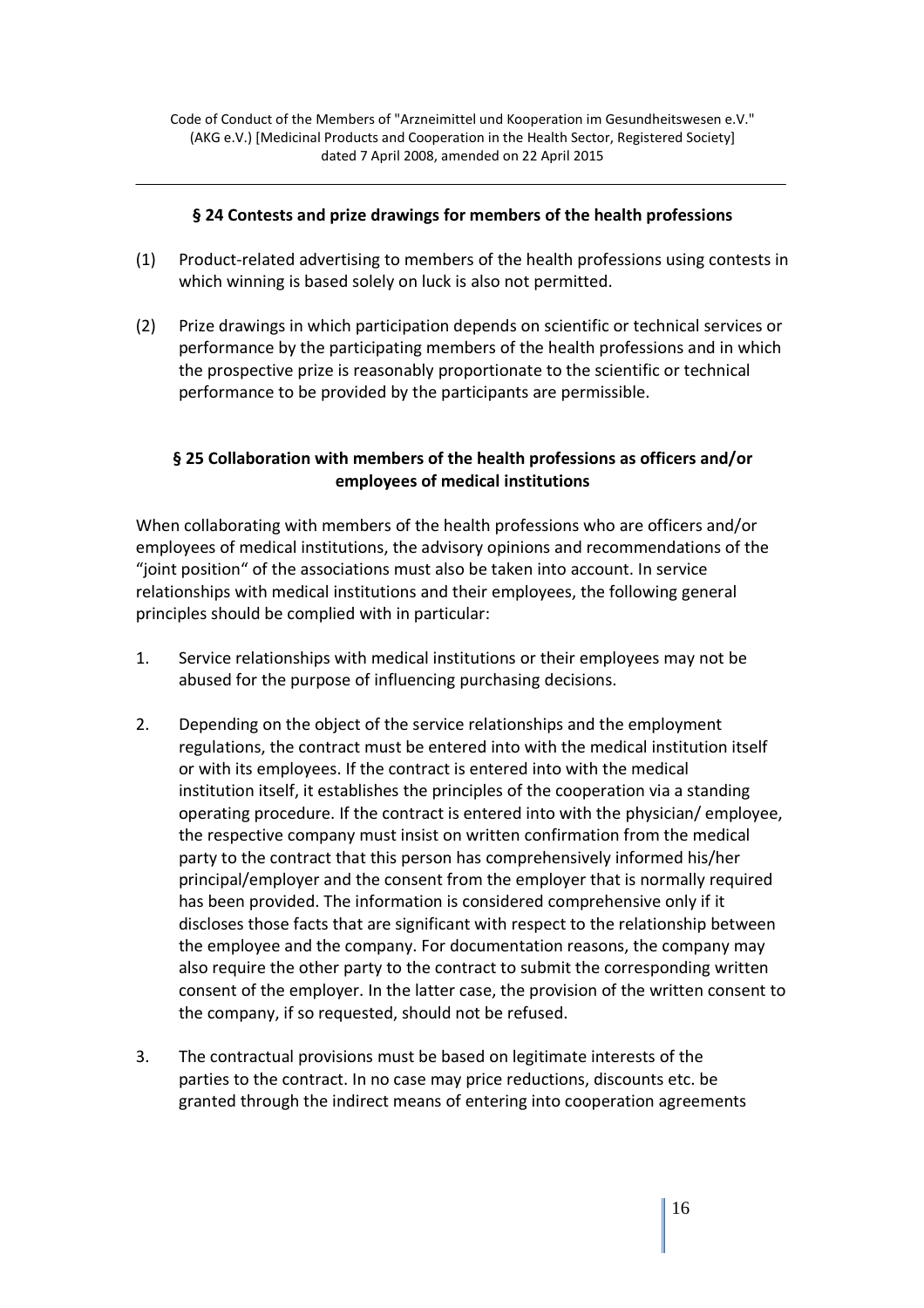in place of commercial transactions. When selecting a contractual party, his/her professional qualifications alone may be used as a determining factor.

- 4. Performance and compensation must be reasonably proportionate to one another. This aspect should be examined prior to entering into a contract and should be comprehensively documented. The same applies to contract fulfilment and the corresponding work results.
- 5. Contracts must be entered into in writing. The accounts (including account holders) through which the financing is to be managed are to be specified.
- 6. Payment of the contractually agreed compensation may be made only if the services due have been properly rendered. It is possible to render payments in advance, for the purpose of an advance payment at the beginning of a research project, for example, if this advance payment is properly offset against the total compensation owed after the conclusion of the project. Payment of the contractually agreed compensation should be in the form of non-cash payments to the bank account stipulated in the respective contract.
- 7. If the medical institutions or their sponsors are contracting parties and they have issued internal guidelines for collaboration with companies, these must be complied with. If the companies have issued their own guidelines, they must also be complied with.

## **5. Section: Tasks and training of employees and appointed third parties**

## **§ 26 Qualifications and tasks of the employees**

- (1) The companies must ensure that their pharmaceutical consultants, including the persons involved via contracts with third parties, as well as other representatives of the company, who approach are members of the health professions, hospitals or other institutions of the health industry in connection with advertising for medicinal products are appropriately trained and competent so that they can provide accurate and sufficiently complete information about the medicinal products they present.
- (2) Pharmaceutical consultants must be familiar with the obligations that the companies enter under this code as well as with all applicable statutory regulations. The companies are responsible for ensuring that the pharmaceutical consultants comply with these requirements.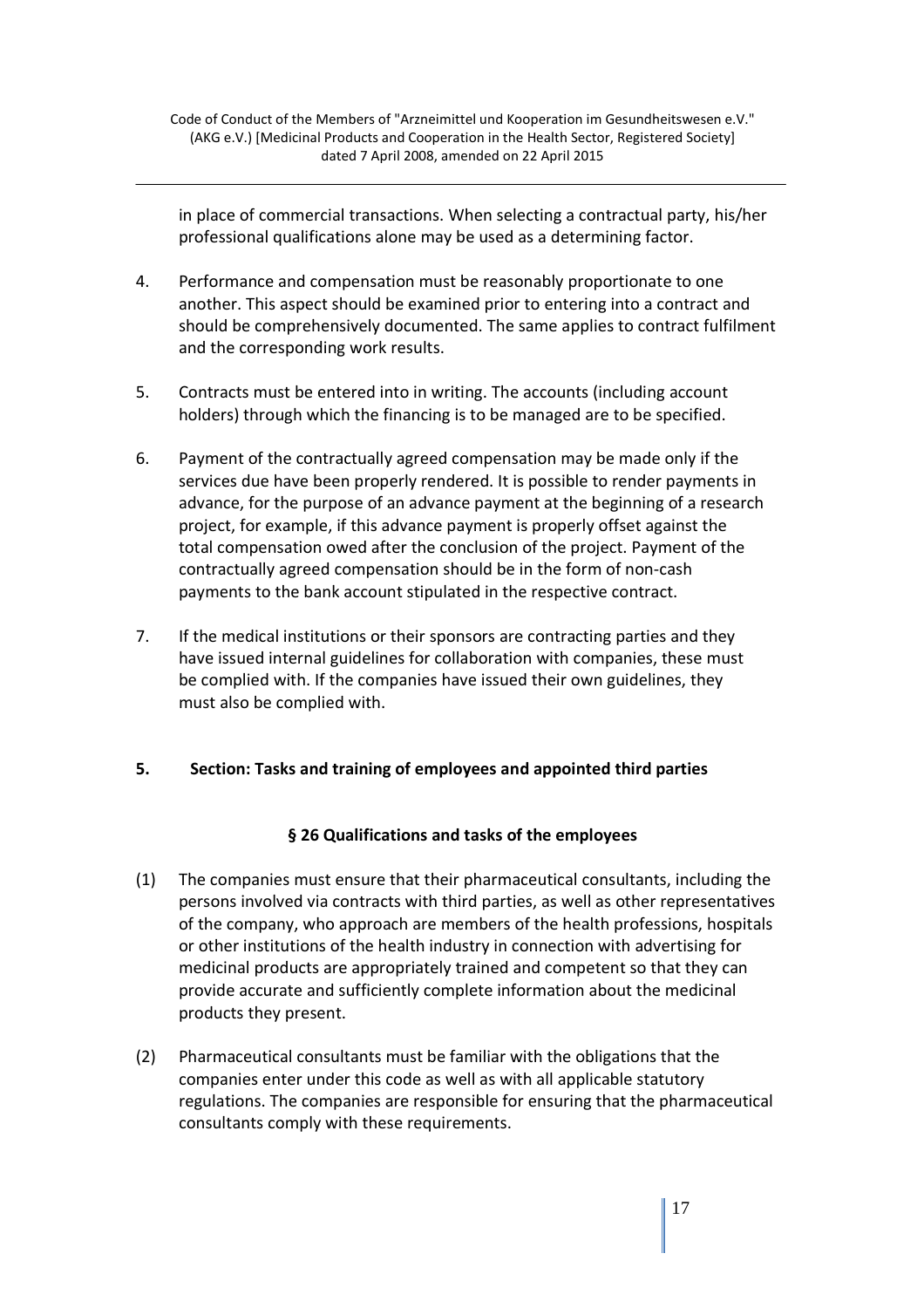- (3) Other employees of the companies as well as others involved via contracts with third parties, who are involved in the preparation or approval of promotional materials or activities should be familiar with the requirements of the applicable regulations and relevant laws and regulations.
- (4) The pharmaceutical consultants shall forward to their company's science office all information that they receive in connection with the use of this company's medicinal products, in particular reports of side effects.
- (5) Pharmaceutical consultants must ensure that the frequency, length and the manner of their visits to members of the health professions do not unreasonably disrupt practice operations.

# **§ 27 Tasks and training of employees and appointed third parties**

- (1) The member companies must commit their employees and appointed third parties who are engaged in advertising medicinal products or work with members of the health professions to comply with this code and to ensure compliance with it through suitable organisational measures. This may also include the establishment of the function of "Compliance Officer" for one or several employees.
- (2) The persons named in paragraph 1 must also be informed of the essential principles of the professional code and professional obligations of the members of the health professions. They must also receive training in the content of this code.

## **6. Section: Transparency**

## **§ 28 Transparency**

Transparency is an indication of fair business practice.

As from 2016, all cash-equivalent benefits in connection with continuing education events pursuant to § 19, any other unilateral benefits and any benefits granted to members of the health professions or health organisations on the basis of reciprocal agreements are to be published in an annual list which is available to the general public, beginning with the data for calendar year 2015. Publication shall comply with the statutory data protection regulations as amended from time to time.

The list is to be broken down into the categories (a) Research and development, (b) Donations and other unilateral cash or non-cash benefits, (c) Cash-equivalent benefits in connection with continuing education events and (d) Service and consultancy fees.